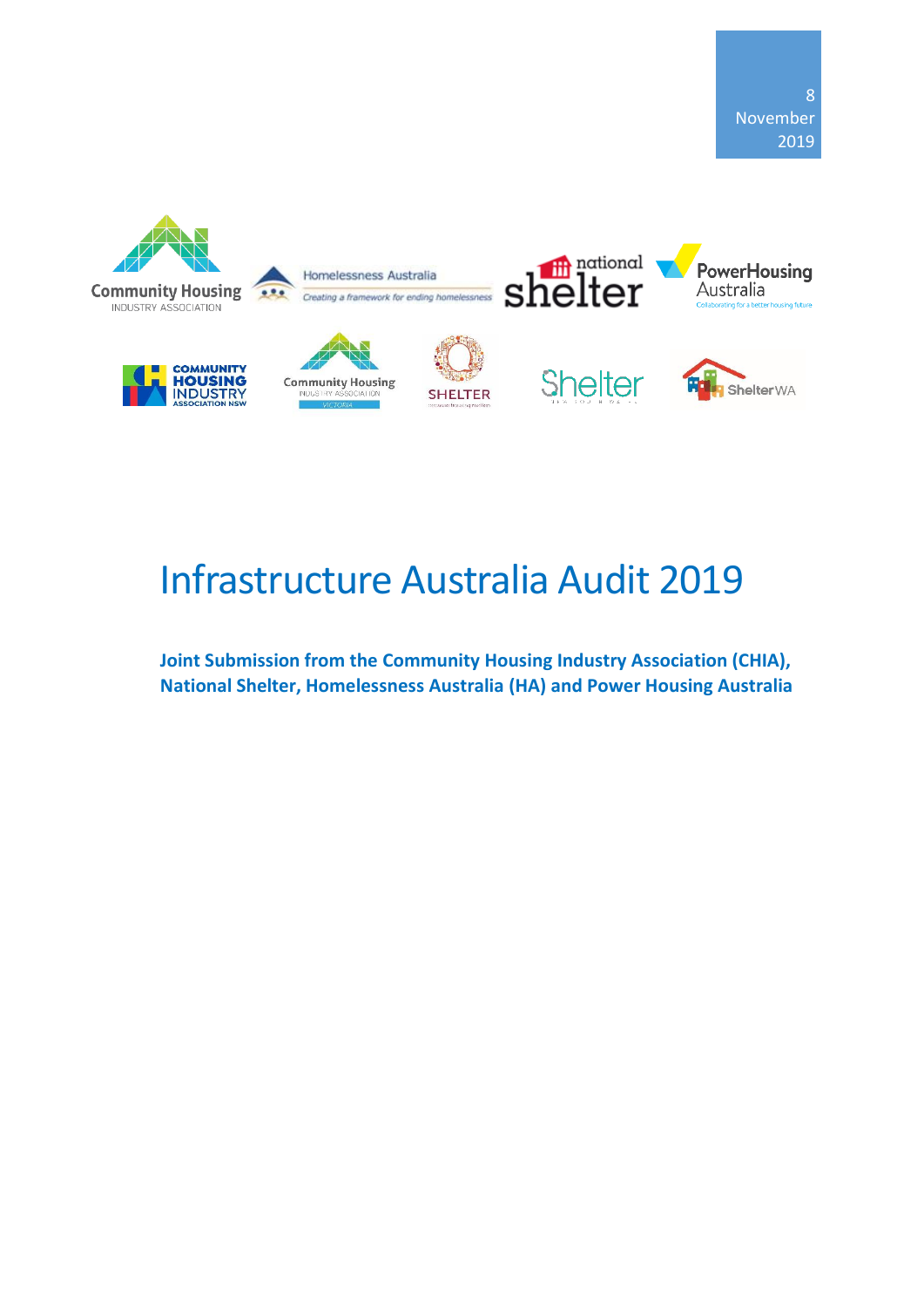## **Infrastructure Australia Audit 2019**

**A joint submission from National Housing and Homeless Peak Organisations with support from state and territory representatives.**

#### **Introduction**

The peak organisations concerned with housing and homeless issues across Australia have come together to make a submission in response to the Infrastructure Australia Audit 2019. We welcome the inclusion of social housing in the audit as an important step to subsidised housing being understood as essential infrastructure on which both Australia's social and economic wellbeing depends.

The analysis presented by Infrastructure Australia in the audit captures many of the challenges facing the present system. In the social housing workshop held by Infrastructure Australia in September additional issues were raised and the most important of these are summarised below.

The Audit should clearly state the current shortfalls of housing, affordable to households in the bottom two income quintiles and the projected additional homes that need to be affordable to these income groups by 2036. This information is available in [Filling the Gap](http://communityhousing.org.au/wp-content/uploads/2019/03/Modelling_costs_of_housing_provision_FINAL.pdf) an analysis of Census and other reputable data by City Futures, UNSW. The total dwellings to meet this need by 2036 is over 1M, clearly a project of national significance and one that requires inclusion in the next National Infrastructure Plan if it is to be planned, co-ordinated and delivered.

The forthcoming Plan should highlight the role and thus the reforms necessary so that Governments address these shortfalls. The audit suggests that social and affordable housing is underfunded and as part of producing the Plan analysis of housing expenditure (current and projected) by state, territory and Federal governments will inform recommendations.

Housing has both social and economic impacts. These are outlined in our main submission document. While we welcome the inclusion of social housing in the audit, its status as social infrastructure may lead to the implication that it has no economic or productive impacts. While some of the benefits we highlight in the main submission might be attributable to housing per se, a large slice of the population (and the country at large) will only receive these benefits if government invests in social and affordable housing. Housing should therefore be recognised in the 2021 Plan as productive infrastructure in the way transport and other recognised infrastructure components are.

There are gaps in the evidence base to support social and affordable housing's inclusion as a priority project. Our main submission has extensively mined the available evidence and made a compelling case that housing has both social and financial benefits that exceed the production costs. Recognising there is an incomplete data set we strongly encourage Infrastructure Australia to join with the sector (and its other partners) to help fill these knowledge gaps. The sector with its partners hopes to establish a Housing and Productivity Consortium for this purpose.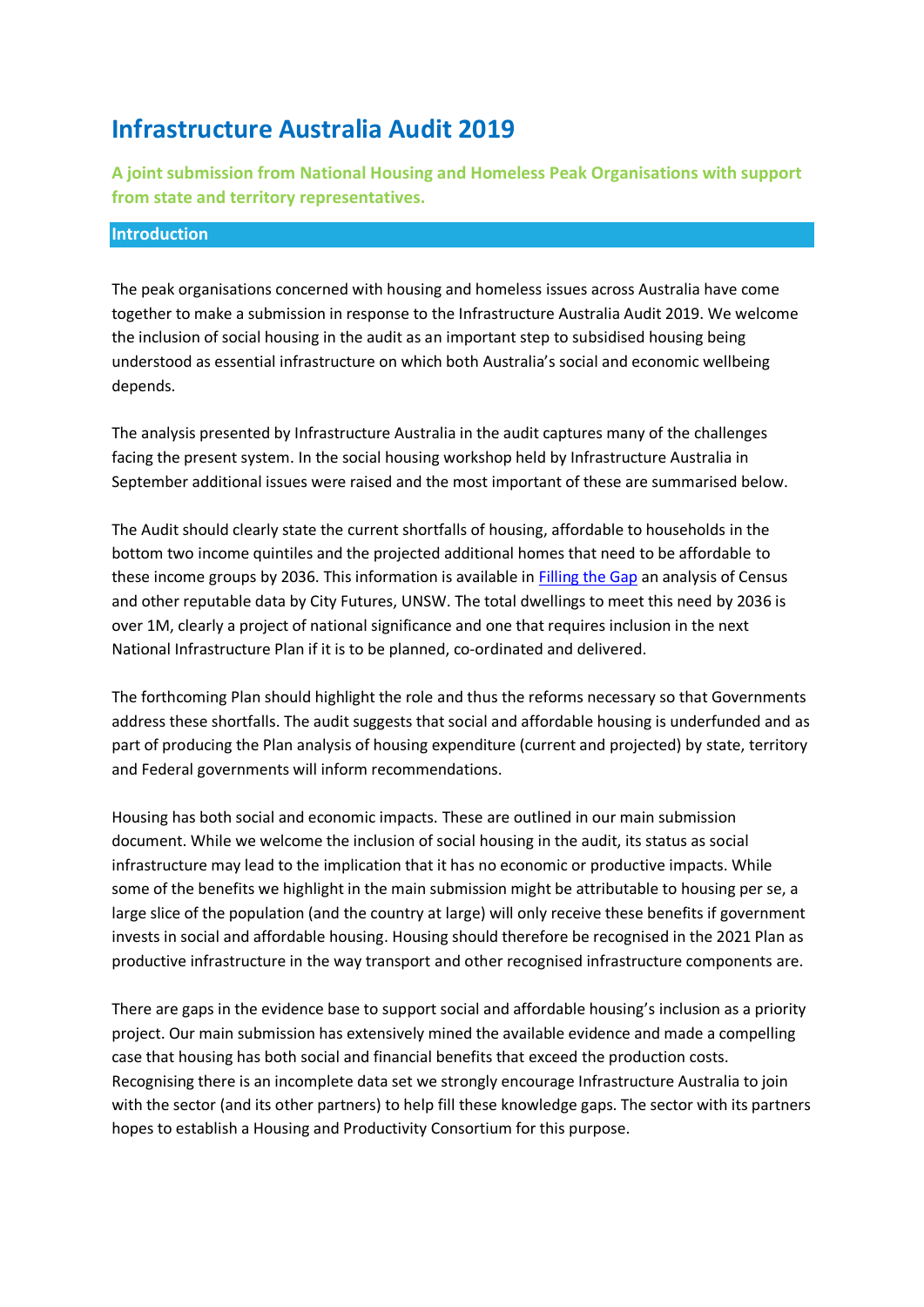The current assessment framework used for priority projects favours more traditional infrastructure. We recommend that this framework is reviewed and updated within the next cycle to ensure that all infrastructure is treated equally

The Infrastructure Plan should also consider the balance of funding between different infrastructure types. We welcome that the audit is prefaced by a consideration of regional planning issues. While the City Deal process and metropolitan 'planning' bodies such the Greater Sydney Commission for example have encouraged more integration, housing is generally not accepted as requiring the attention nor support of more traditional infrastructure. The 2021 plan should make the case for its inclusion in strategic planning and for non-market housing to receive its proper priority.

#### **About the Organisations Making the Submission**

This submission is made jointly by four national representative organisations, all of which share a commitment to the provision of housing that is affordable to households on very low to moderate incomes. We have also been supported by state and territory based organisations, CHIA NSW, CHIA VIC, Shelter NSW, WA Shelter, Homelessness NSW and Q Shelter.

**The Community Housing Industry Association (CHIA)** is the industry peak for community housing providers across Australia. The industry provides one in five of Australia's social housing properties, complementing public housing. Community housing providers manage a \$30 billion-plus portfolio of more than 80,000 rental properties, which, are home to people who are on low and moderate incomes and who find it hard to access affordable or appropriate housing in the private market. Our 155 members include the largest to those with less than 100 homes. Our members provide a diverse range of housing for Aboriginal people, people with disabilities and the formerly homeless.

**National Shelter** is a non-government peak organisation that aims to improve housing access, affordability, appropriateness, safety and security for people on low incomes. Since 1976 it aims to work towards every Australian having access to housing that is affordable, adequate, secure and meets their needs.

**Homelessness Australia (HA)** is the national peak body for homelessness in Australia. We provide systemic advocacy for the homelessness sector. HA does not provide or manage accommodation or deliver direct client services. Instead we work with a large network of organisations to provide a unified voice when it comes to preventing and responding to homelessness

**PowerHousing Australia** is a national peak network of 34 leading growth community housing providers who develop and manage social and affordable housing. PowerHousing Australia is the Australian member of the International Housing Partnership which brings together housing organisations across the UK, USA, Canada and Australia.